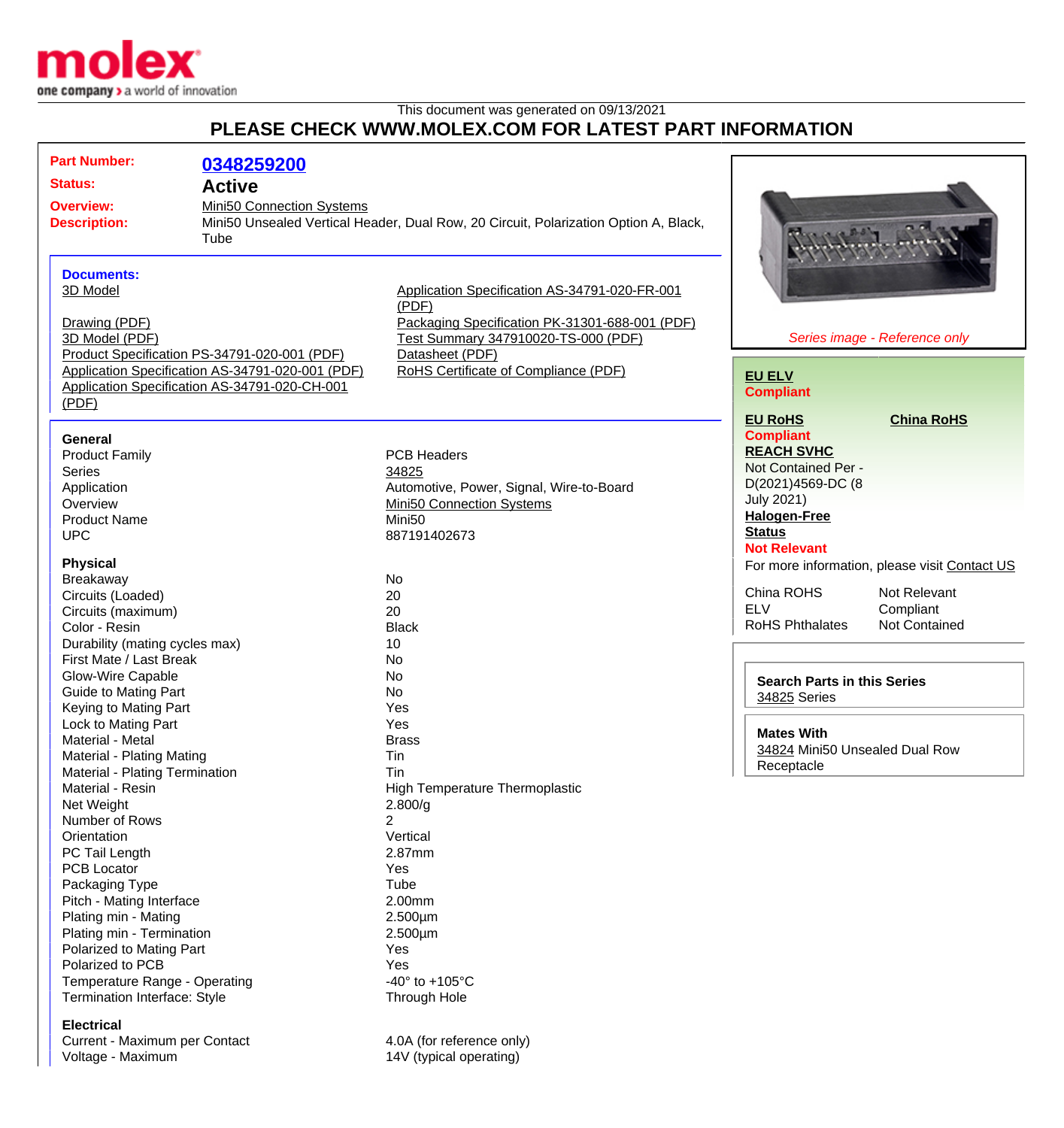## **Material Info**

**Reference - Drawing Numbers**

Packaging Specification **PK-31301-688-001** Product Specification<br>
Sales Drawing<br>
Sales Drawing<br>
PS-34825-001-001 Sales Drawing Sales Drawing SD-34825-001-001<br>Test Summary SD-34825-001-001

AS-34791-020-001, AS-34791-020-CH-001, AS-34791-020-FR-001 347910020-TS-000

## This document was generated on 09/13/2021 **PLEASE CHECK WWW.MOLEX.COM FOR LATEST PART INFORMATION**